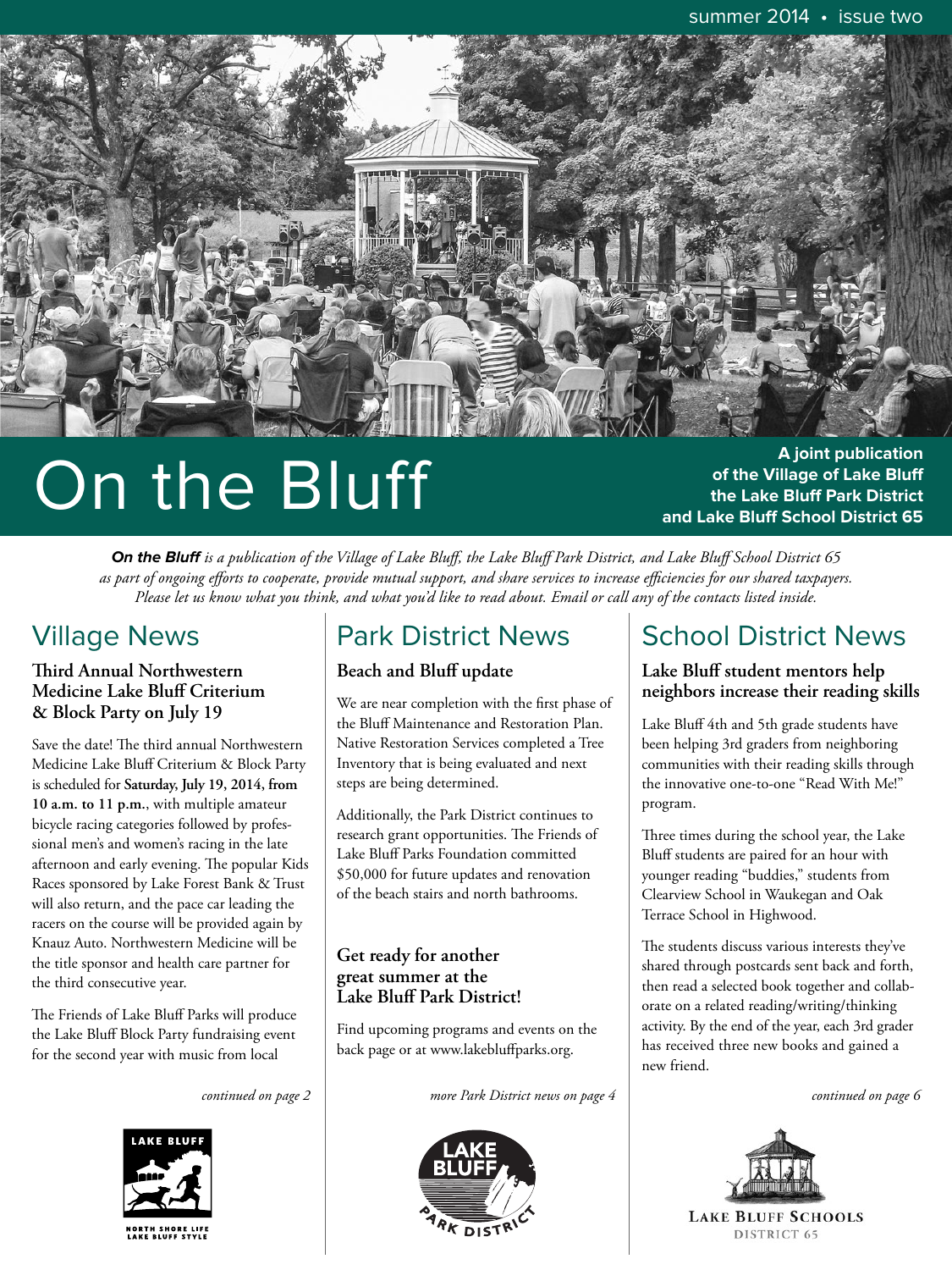## News from the Village of Lake Bluff

artists, food from area restaurants and festivities running all afternoon and into the night. Proceeds will contribute to the Friends campaign to raise \$50,000 for improved facilities at Sunrise Park and Beach.

To volunteer as a Criterium course marshal contact Tami Zylka at etzylka@yahoo.com. To volunteer for the Block Party contact Jennifer Beeler at jhtbeeler@yahoo.com. For more information on the Criterium contact the Criterium's communication manager, Ron Oesterlein, at ron@oesterlein.com.

## Vehicle stickers

The Village would like to remind residents that 2014-15 vehicle stickers must be displayed on windshields of each vehicle, including leased vehicles, which are housed or garaged in the Village. This year's sticker celebrates the Village's new brand logo and tagline.

#### **Vehicle Sticker fees:**

- ▶ Motor Vehicles \$40.00;
- **Motor Vehicles driven by a person** 65 or better – \$15.00;
- $\blacktriangleright$  Trucks \$55.00; and
- ▶ Motorcycles, motorized bicycles -\$25.00.

Stickers purchased after May 31st are assessed a penalty fee in the amount of 50% of the cost of the license application.

Stickers may be purchased at Village Hall (40 E. Center Avenue) Monday through Friday, from 8 a.m. to 4:30 p.m., and are no longer available at the Public Safety Building.

For additional information please call 847-234-0774.

## *continued from front* Watering reminders

From May 15 through September 15, Village ordinances require that water not be used for landscape purposes between 12 p.m. and 5 p.m. State law requires communities using Lake Michigan water to adopt regulations restricting outside water uses.

Because evaporation rates are highest during the middle of the day, the water being used during the afternoon period does the least good. Here are ways to reduce water use and maintain a healthy lawn:

- . Apply water all at once rather than several times over the course of the day, and during dry periods, apply more water once every several days rather than every day;
- . Mow grass no shorter than two inches to promote deep rooting and lawns that tolerate dry conditions; and
- . If you use a lawn irrigation system, consider a *WaterSense* irrigation controller to monitor rainfall and landscape conditions, rather than a controller on a schedule regardless of weather. *WaterSense* irrigation controllers are required for any new or replacement lawn sprinkling system.

Remember, lawn irrigation systems also require a Village building permit. Permit applications are available at lakebluff.org/residents/applications-forms.

### Resurfacing coming to a street near you

Earlier this year the Village Board approved a resolution appropriating \$490,000 (\$308,000 of which is from the Illinois Motor Fuel Tax) from the Village's General Fund to complete the scheduled Roadway Resurfacing Project during fiscal year 2014-2015. Consistent with the Village's 2016 Strategic Plan goals, the Village partnered with the City of Lake Forest to jointly bid the 2014-15 roadway resurfacing work. A joint project was prepared because it is believed a larger contract will result in lower unit prices for the work being performed in each community. The Village anticipates work to begin by Peter Baker and Son Co. this summer to resurface all or portions of 10 streets in the Village. Streets are selected for repair based upon available resources and a survey taken in the fall of each year. Residents living on streets where resurfacing is scheduled will receive additional information before the work begins. The roadways scheduled for resurfacing this year include:

| Street to be resurfaced:   | From:                         | To:                    |
|----------------------------|-------------------------------|------------------------|
| Albrecht Drive             | Waukegan Road                 | Carriage Park A        |
| Warrington Drive           | S. entrance of Green Bay Road | N. entrance of 0       |
| Warrington Court           | Warrington Drive              | Westerly Termi         |
| <b>Sanctuary Court</b>     | Sanctuary Lane                | <b>Easterly Termin</b> |
| Atkinson Road              | Waukegan Road                 | Sanctuary Lane         |
| E. Hawthorne Lane          | Oak Terrace                   | 150 ft. west of        |
| E. Sheridan Road Connector | E. Sheridan Road              | Moffett Road           |
| Glen Avenue                | E. North Avenue               | Northerly Term         |
| E. Center Avenue           | Various full width patching   |                        |
| Moffett Road               | Various full width patching   |                        |

ge Park Avenue rance of Green Bay Road rly Terminus ly Terminus . west of Oak Terrace erly Terminus

#### Start your weekend at the Lake Bluff Farmers' Market

Visit the Village Green every Friday, from June 13 to October 10, from 7 am to 12 pm.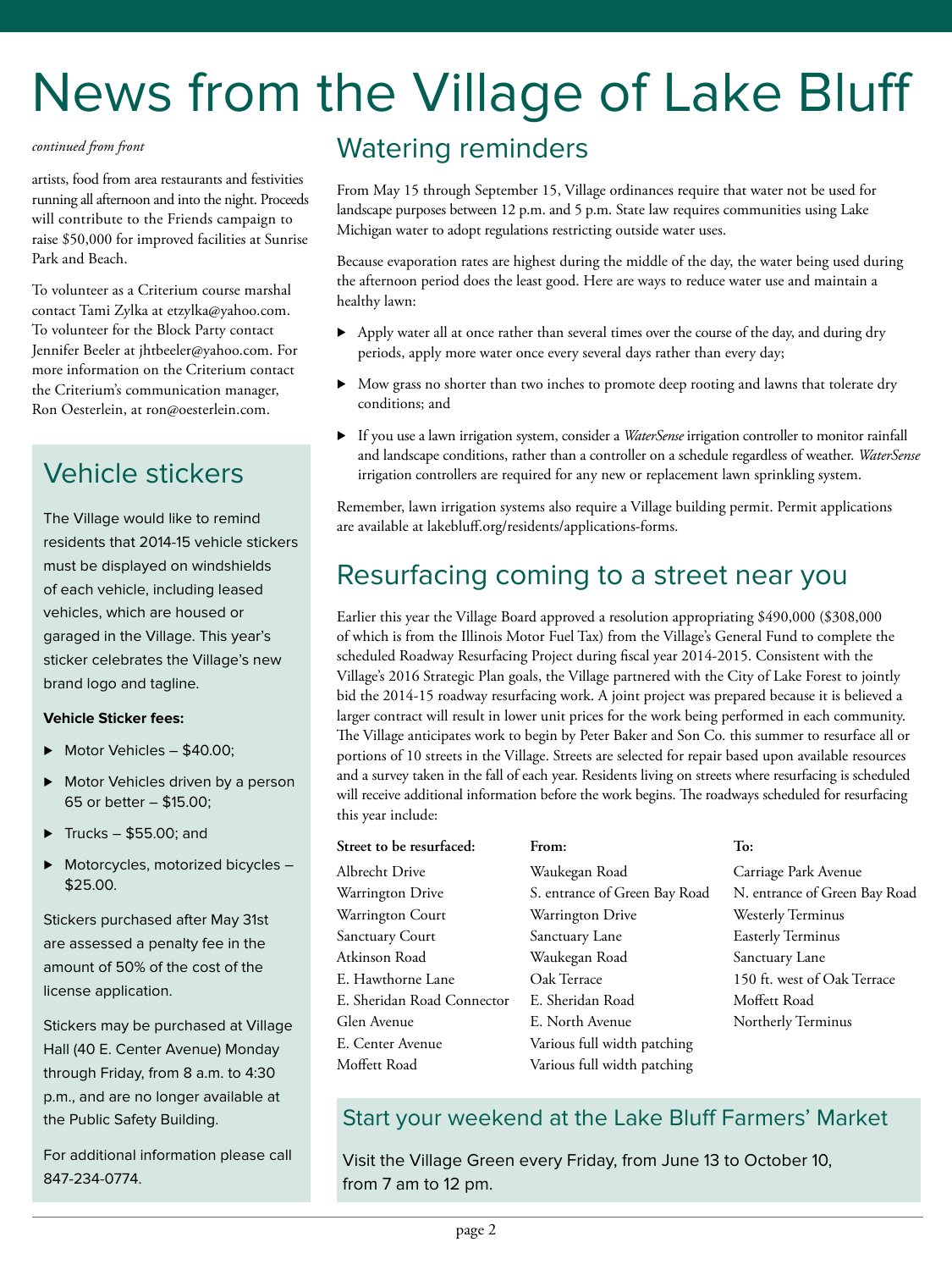## Village President's message

#### Dear Neighbor,

Anyone who has lived in or visited Lake Bluff for any period of time has quickly realized that Lake Bluff is a very special place. And, when you really think about it, it is difficult to actually define what makes Lake Bluff so special and different from the other towns along the North Shore of Chicago or other great small towns.

What I can say for sure is that Lake Bluffers want to maintain our distinctive small-town character; it's a character that is relaxed, unpretentious and warm. After all, it's why all of us have chosen to make Lake Bluff our home or establish our businesses here. So, then how do we maintain all those things we love about Lake Bluff? We must serve as fiscally responsible stewards of Village resources while providing high-quality, cost effective municipal services to meet community needs and position the Village for future success. We must cherish our history while preparing for our future. To achieve a business climate which sustains a robust and stable local economy, 2016 Strategic Plan stakeholders suggested the Village develop a marketing plan. Developing this plan required the Village to uncover its brand, which necessitated the hiring of North Star – a boutique advertising agency located in Nashville, Tennessee specializing in local government branding. In January of this year North Star completed their engagement with the Village by delivering and presenting their creative work and blueprint for rolling out the new logo and tagline ("North Shore Life | Lake Bluff Style"); this is the culmination of significant community input, feedback from local consumers as well as those from competing communities, and an extensive analysis of

*Photo by Gunnar Soderlind*



demographic and marketing data. Now we are in a position to use this shared brand identity to tell a consistent and compelling message to create interest in Lake Bluff as a destination for businesses, visitors, families and events. We have community brand tools for everyone to use with a consistent look, feel and message that preserves identities and missions that are unique. We are pleased with this work and are excited about seeing it put to use.

As mentioned in my previous President's Message earlier this year, the Village continues to explore operational cost savings by partnering with the Cities of Highland Park and Lake Forest to contract public safety dispatch services with the Village of Glenview housed out of the Highland Park Police Station. With this approach Lake Bluff stands to save almost \$1 million over the term of the agreement. Plans are being finalized and we hope to complete the transition before the end of the calendar year. Stay tuned to lakebluff.org for further details.

On April 14 the Village Board passed final reading of the ordinance approving Fiscal Year 2014-2015 Budget beginning May 1st. The total budget is in the amount of \$13.67 million, an increase of 5.2% over the previous fiscal year. The most significant changes to the Village's expenditures for this year reflect the: (i) transition to fully out-sourced public safety dispatch operations; (ii) the continued reinvestment in Village facilities and public infrastructure; and (iii) a renewed investment in the Vehicle/Equipment Replacement Fund. The Budget is available for viewing at lakebluff.org. Questions can be forwarded to Finance Director Susan Griffin at 847-234-0774 or sgriffin@lakebluff.org.

As you may have recently read in the newspaper, Heinen's Fine Foods, an Ohio based upscale grocer, will be moving into the space left vacant by Dominick's at the Carriage Way Shopping Center later this year. It's great to see companies, such as Heinen's, use Lake Bluff as a location to expand and build upon their presence in the Chicagoland market. We expect that they will open their doors before the Labor Day holiday.

Here, in present-day Lake Bluff, we enjoy a vibrant downtown with various special events, low tenant vacancies and a variety of shopping



**NORTH SHORE LIFE LAKE BLUFF STYLE** 

and dining choices. However, with greater vibrancy we must also be aware of how well the downtown's infrastructure such as our streets, sidewalks, curbs, light poles, as well as parking, continue to serve the community. Because our downtown has changed over the past 20 years, the Village has engaged Rich and Associates as a consultant to perform a downtown parking study to: i) maximize the effectiveness and efficiencies of existing parking; and ii) identify trends that may require additional resources or improvements. The parking study will be presented at a public meeting in June.

I am sad to report that the Chair of the Joint Plan Commission/Zoning Board of Appeals for the past 15 years, Joan Kaltsas, has stepped down to retire with her husband to a warmer climate and be closer to her family. Joan has served the greater Lake Bluff community in a number of capacities and I know Lake Bluff is a better place because of her. Thanks so much, Joan. We will miss you.

Best,

Kathleen O'Hara, Village President

## **Village of Lake Bluff**

40 E. Center Avenue Lake Bluff, Illinois 60044 Mon.–Fri. 8 a.m. to 4:30 p.m. 847-234-0774 vlb@lakebluff.org www.lakebluff.org

#### **Village Board of Trustees**

| Kathleen O'Hara, President      |                 |  |
|---------------------------------|-----------------|--|
| Barbara Ankenman, Village Clerk |                 |  |
| Steve Christensen               | Mark Dewart     |  |
| Eric Grenier                    | John Josephitis |  |
| William Meyer                   | Brian Rener     |  |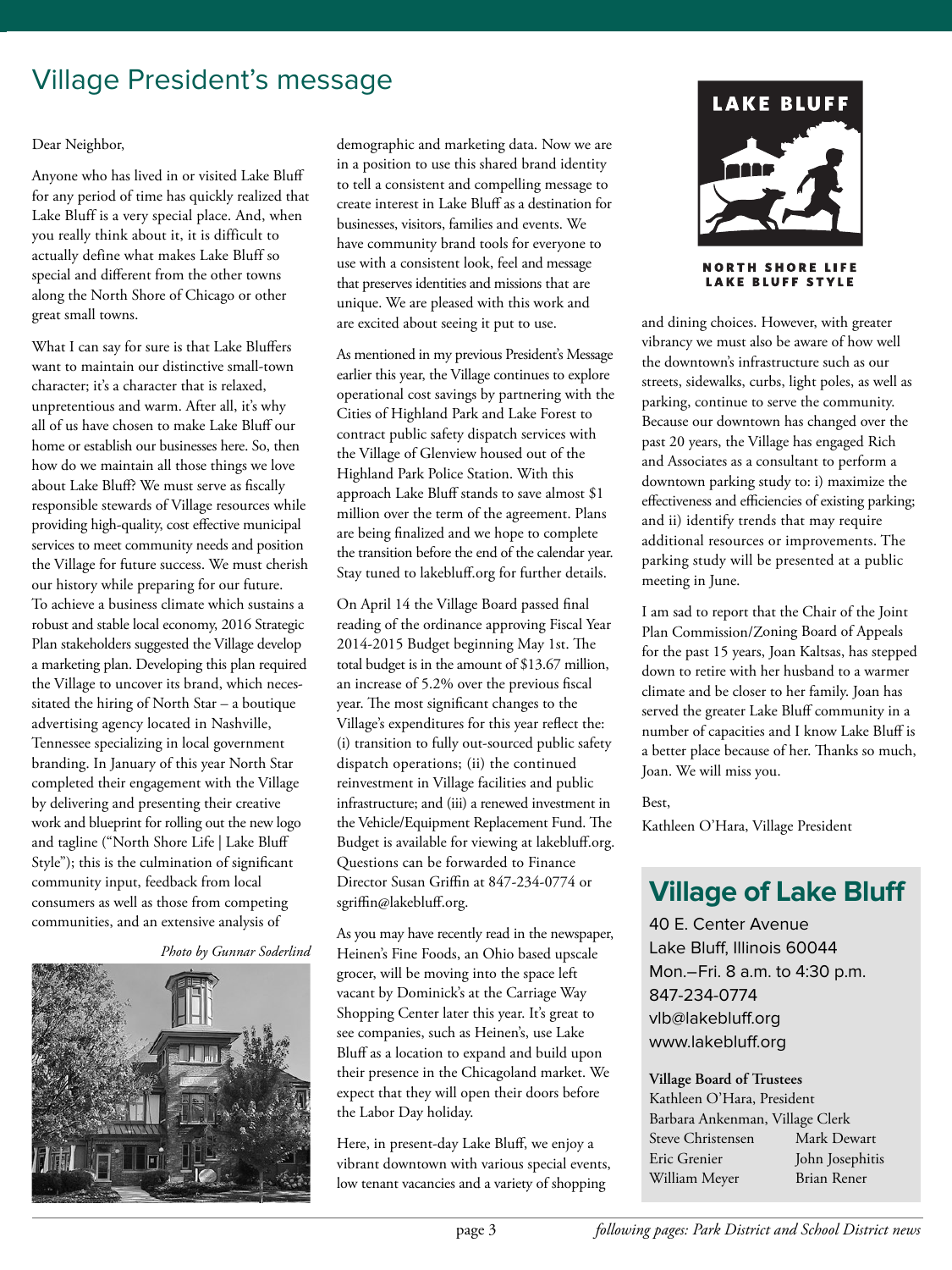## News from Lake Bluff Park District

### Foundation events

The Friends of Lake Bluff Parks Foundation is dedicated to raising funds for the maintenance of our fabulous Lake Bluff parks and facilities.

They raise money for other special projects needed in the parks. Their current goal is to raise \$50,000 to renovate the beach bathroom and stairs. Attend this summer's fundraising events, have a great time and support a good cause. Some of the upcoming events:

- . June 14th: Twilight Golf Fundraiser (benefitting golf course renovations)
- . July 19th: Lake Bluff Block Party (benefitting beach bathroom and stair renovations)
- . September 13th: Beach Luau (benefitting beach bathroom and stair renovations)
- . February 13, 2015: Preschool Fun Fair

Visit www.friendsofLBparks.org and learn how you can help or donate online. Through your donations, the Friends will help ensure that long-term funding will meet the growing needs of the Lake Bluff Park District community. Your gift helps ensure the future of parks and recreation in Lake Bluff, and you can designate where you'd like your gift to be used.

With your help we can keep our stunning parks and facilities alive and kicking!

## Sign up for e-news for a chance to win gift certificates and prizes!

On the first of each month, one winner is randomly selected from our subscribed emails for prizes that include free Park District memberships of your choice.

Find details on the enews signup page at www.lbparks.org. Then subscribe, and be automatically entered to win!



## **Lake Bluff Park District**

355 W. Washington Avenue Lake Bluff, Illinois 60044 Phone 847-234-4150 • www.lakebluffparks.org • info@lakebluffparkdistrict.org

#### **Your Park District Board**

Kevin Considine, President Rob Douglass, Vice President Bob Wallace, Treasurer Kurt Gronau Susan Ehrhard Kauri McKendry Brock Gordon Ancel Glink Diamond Bush DiCianni & Krafthefer, P.C., Attorney

#### **Park Board Meetings**

The Park Board meetings are scheduled at 6:30 p.m. the third Monday of each month at Lake Bluff Park District Recreation Center at Blair Park, 355 W. Washington Avenue in Lake Bluff.

The public is invited to attend meetings. Please visit www.lakebluffparks.org for Committee meeting agendas and to view all regular Board meetings online.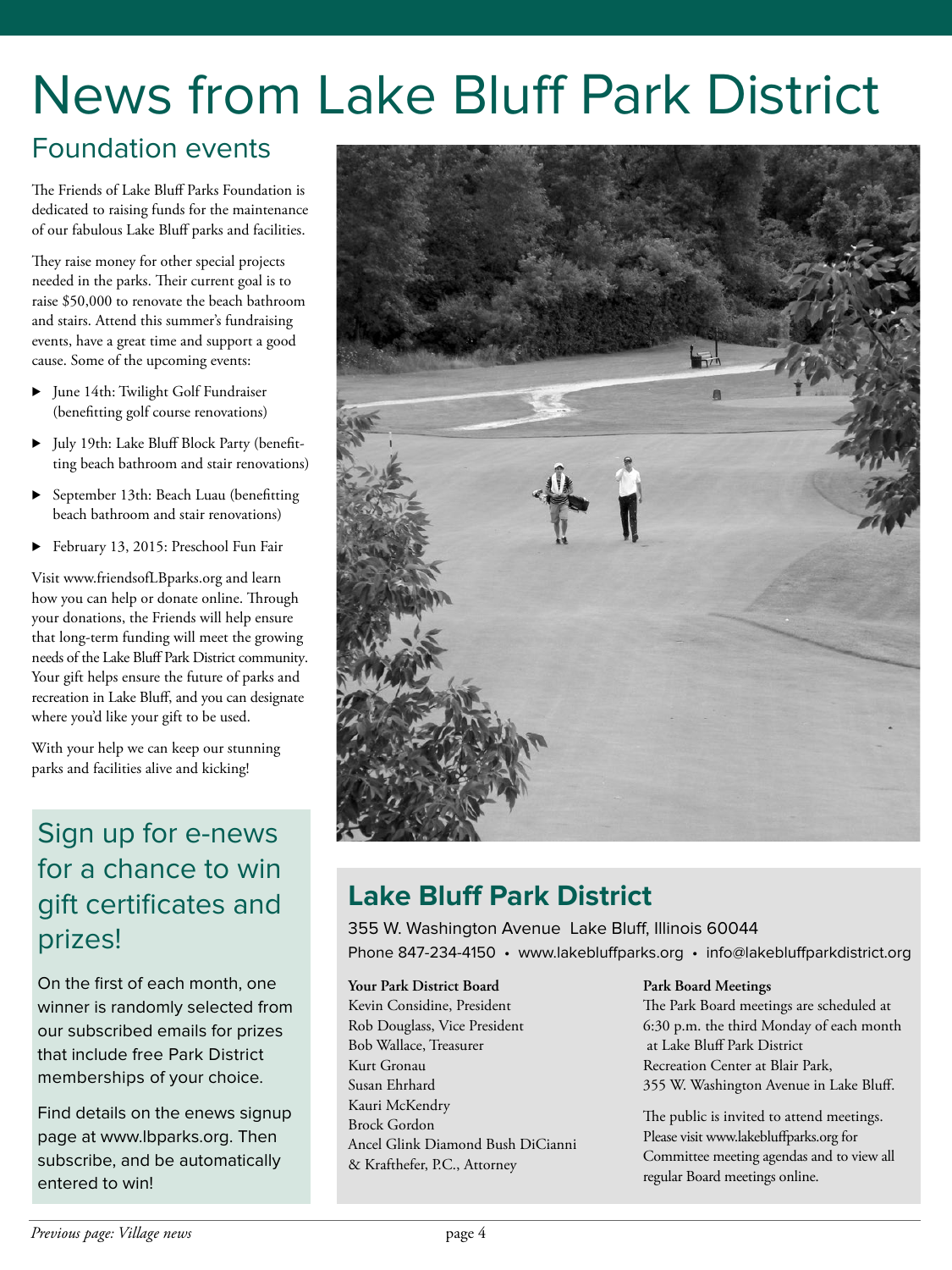## Park Board President's message

Summer has finally arrived and we are excited for another great year at the Lake Bluff Park District.

Last summer was an exciting season at the Park District. We enjoyed watching all the kids, families and seniors use our Park District programs and facilities. We had over 13,000 visits to our Aquatic Facility, 19,000 to Sunrise Park and Beach, 30,000 visitors at our Golf Club and over 800 campers who spent their summer with us.

It's easy to see how much our community loves the park district. Not only do so many utilize our facilities, but our citizens never hesitate to get involved. In fact, within the past four years, more than 600 community members assisted in our planning efforts through taskforces, focus groups and committees. Their hard work and participation has aided in the development of a Master Plan, a Needs Assessment Plan and a 10-Year Capital Plan.

Since 2011, the Park Board and staff worked diligently to evaluate and prioritize capital needs. The Capital Plan Citizen Task Force was created to help the district in this effort. The Citizen Task Force obtained and analyzed detailed Park District information and presented significant findings and recommendations. The Park Board and staff thank the Citizen Task Force for its hard work and being part of the capital discussion. Through their efforts, the Park District refunded non-callable bonds, providing \$1.3 million to make necessary capital repairs. In addition, the Park District utilized the Citizen Task Force information, created a Criteria Model, and analyzed future operational budget analysis based on specific assumptions and facility and program statistics. The 10 Year Capital Plan funding shortfall is \$5.1 million. While the Park District is able to fund \$1.8 million, the resulting net deficit is \$3.1 million.

The Board has carefully analyzed Task Force findings and discussed numerous options to determine how best to fund the needs required to maintain a healthy quality of life in Lake Bluff.

The items in need of repair include:

| <b>Aquatic Facility</b>                     | Wading Pool, Main Pool Liner, Fix Main Pool Leak, Locker Rooms, Deck |
|---------------------------------------------|----------------------------------------------------------------------|
| Artesian Park                               | Repair Walking Paths, Tennis Courts, Playground, Fieldhouse Roof     |
| <b>Blair Park</b>                           | Walking Paths, Playground                                            |
| Knollwood Park                              | One Playground, Walking Paths                                        |
| <b>Recreation Center</b>                    | Entire Roof and HVAC                                                 |
| Sunrise Park and Beach Steps and Bathrooms* |                                                                      |

\*The Lake Bluff Parks Foundation is donating \$50,000 to this project.

After much consideration, we have determined the best option is for a referendum this November. The referendum will help support the minimum improvements needed to maintain your Park District's facilities and services. Looking forward, we have established a Citizen Property and Public Land Use Advisory Committee to help determine best uses of all property and land. We encourage you to visit our website, www.lakebluffparks.org, where you can learn more about the proposed referendum.

We will continue to strive to accomplish our mission to be responsible stewards of our community's resources. The vision of our future is clear and we have a strong understanding of how to get there. Please do not hesitate to get in touch with me or any other member of the Board with questions. We look forward to seeing you during another incredible summer at the Lake Bluff Park District!

Best regards, Kevin Considine, Board President



## Property and Public Land Use Advisory Committee formed

In April, the Park District created a Property and Land Use Advisory Committee to evaluate all of the land property owned by the Park District and ensure that its current use is appropriate and in the best interests of the residents for both the short and long term.

The Park District Board approved the following appointments to assist in the effort.

- 1. Steve Kraus, Co-Chair
- 2. Jim Moss, Co-Chair
- 3. Nicki Snoblin, At-Large Member
- 4. George Russell, At-Large Member
- 5. Dan Reidy, At-Large Member
- 6. Mark Dewart, Village Member
- 7. Julie Gottshall, School District Board Member
- 8. Bill Nordeen, LBOLA Member
- 9. Rob Douglass, Park District Board Member

In light of the Ten-Year Capital Plan findings, and in accordance with our focus to build a sustainable agency for the long term, we have asked for the community's assistance to provide valuable feedback on how Park District facilities are used.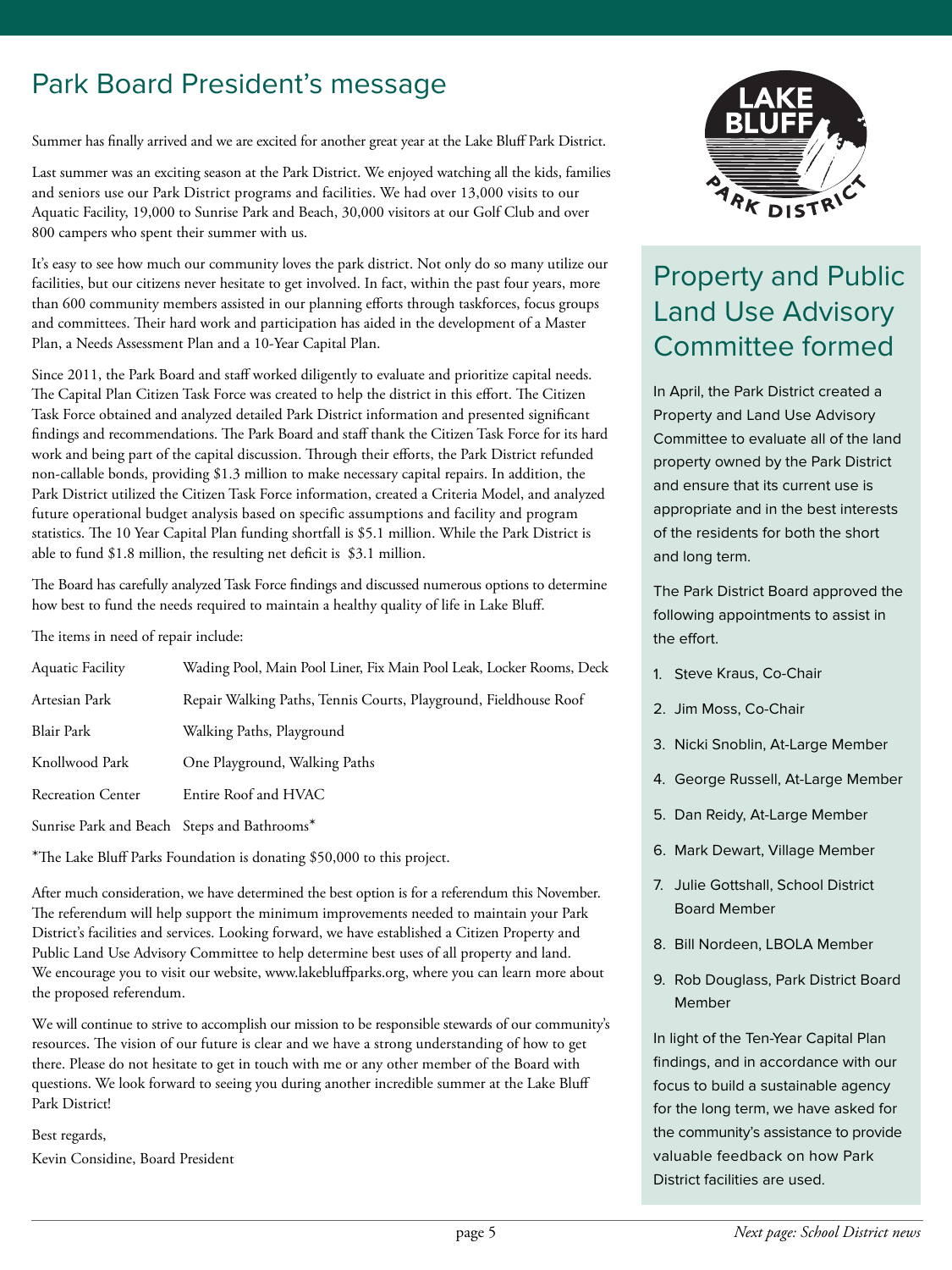## News from the Lake Bluff Schools

## Lake Bluff up to the Chemistry challenge

Lake Bluff was the center of the north suburban Chemistry universe this spring when the Middle School hosted the regional **You Be the Chemist Challenge**.

Lake Bluff Middle School student Max Giangiorgi placed fourth in the region, qualifying him to go on to the state competition. Max didn't win the state event, but he came back empowered to help any fellow Lake Bluff students who qualify for next year's competition: "If anyone from Lake Bluff qualifies next year, I'd like to help coach them," he says. "It was obvious that students had prepared for this competition like they would for the Olympics." Max shares that it wasn't enough to know the material – it was crucial to be able to apply the knowledge and answer in 15 seconds.

"I was so proud of our Lake Bluff students," says Max's mom, Dr. Audrey Giangiorgi. "The questions would have been difficult even for college Chemistry students. But our Lake Bluff students were up to the challenge, and they proved that they can think on their feet. I'm so glad the Lake Bluff Schools are starting to participate in this level of science education – our students are ready for it."

Middle School math teacher Joe Jakcsy, who has taught science at other schools and who brought the competition to Lake Bluff, agrees: "Getting our students involved this way encourages them to enjoy and participate in the sciences," he says.

"This is the first year that our students have competed in this competition," explains District 65 Superintendent Dr. Jean Sophie. "It's important that we focus on chemistry and the physical sciences as STEM (Science, Technology, Engineering, Math) are an international focus and help our students be college and career ready."

In the meantime, Max chalks the competition up to a good experience. "In *The Last Lecture* Randy Pausch, 'Experience is what you get when you didn't get what you wanted. And experience is often the most valuable thing you have to offer.' So I'll use my experience to help my friends and the people around me to succeed."



*Excitement was in the air last month as 3rd grade students from neighboring schools arrived at* Lake Bluff Elementary for the school year's third "Read With Me!" program. The visitors were *greeted by their 4th and 5th grade "reading buddy" mentors from Lake Bluff.*



*April's "Read With Me!" featured a visit by author Aaron Reynolds, who captivated the students with a participatory program on the elements of mystery fiction.*

#### **Reading mentoring program**

*continued from front*

There are benefits to the Lake Bluff students as well. They grow to see themselves as leaders, teachers, and role models while sharpening their communication, conversation, and collaborative skills. Besides learning to be hospitable, mentoring students must be active listeners to respond to buddies' thoughts and questions. And because Lake Bluff students become familiar with the chosen book beforehand, those who need some practice are given an immediate reason to do so, and all students are provided an authentic reason for reading.

Classes alternate visiting each other's schools. For the most recent visit, they were at Lake Bluff Elementary in mid-April to take part in a program with visiting youth author Aaron Reynolds.

"Read With Me!" is a large reading/mentoring program designed to improve literacy and foster cross-cultural friendships between children of neighboring communities. It combines the efforts of students, teachers, principals, and volunteers from Lake Bluff, Lake Forest, Knollwood, Highwood and Waukegan. Lake Forest Country Day School also participates, partnering with Forrestal Elementary School in North Chicago.

The program is sponsored by Lake County Cares. The Alliance For Excellence foundation supports the purchase of books and materials and provided additional funds for the April author's visit in cooperation with The Jennifer Harris Author Fund. Funding for healthy snacks is provided by the Lake Bluff PTO.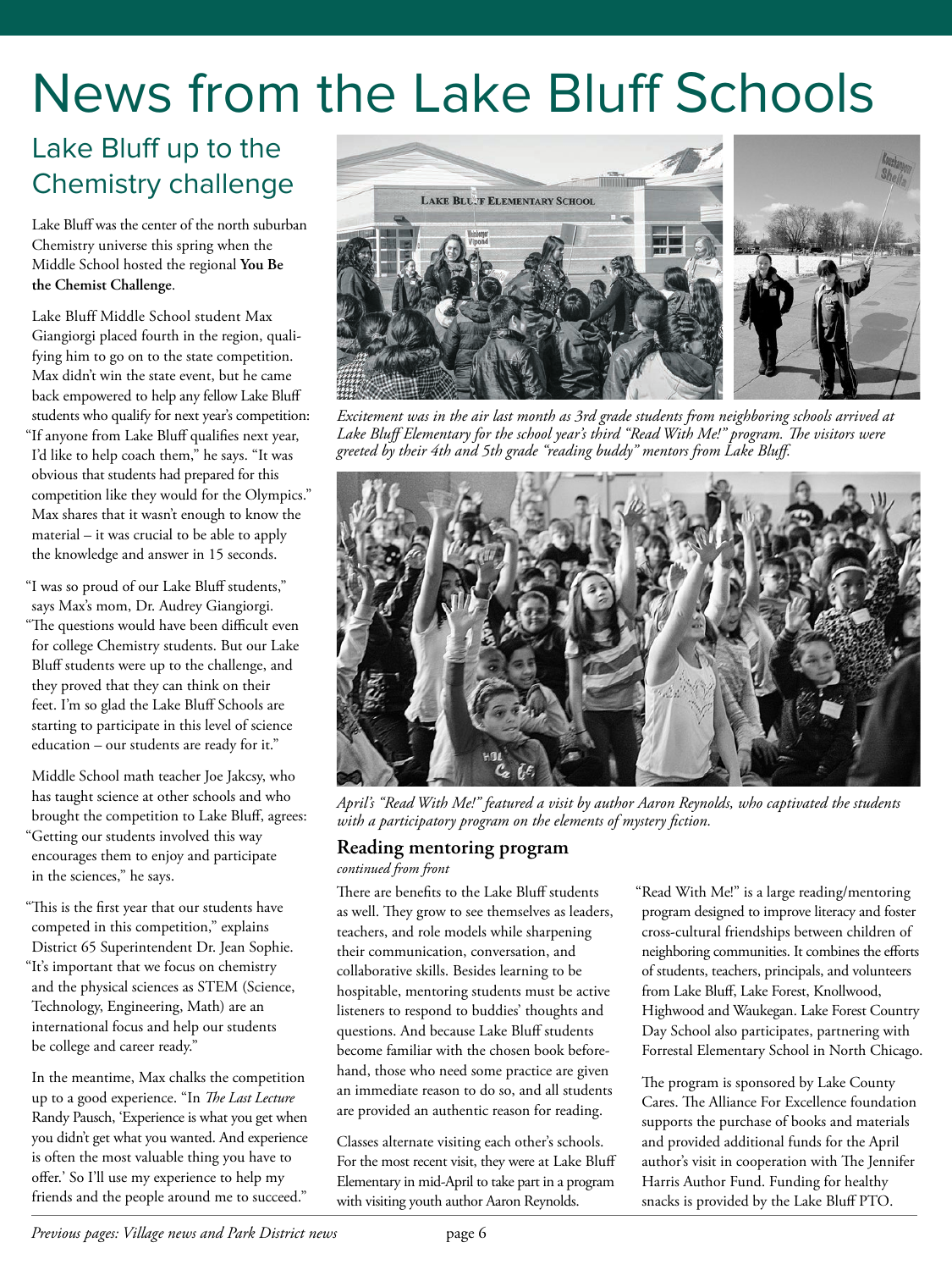

**LAKE BLUFF SCHOOLS** DISTRICT 65

### Book report

#### *e Smartest Kids in the World And How They Got That Way* **By Amanda Ripley**

Through the stories of three American teens living abroad in countries that are education super powers, investigative journalist Ripley presents groundbreaking research and explains what those countries are doing differently. She talks about how their educational systems were changed to make teaching more serious, parents focus on what matters, and children buy into the promise of education. This is an invigorating, inspiring book, filled with insights into what we as a nation can do to improve our educational system. Lake Forest Districts 67 and 115 held a community conversation on this book this winter, and we strongly recommend it to parents to offer new insight into global teaching philosophy.



#### *A young reader's thanks to Bernie's Book Bank*

**Three Lake Bluff Middle School students** *recently lead a drive that collected 3,400 books for Bernie's Book Bank, a nonprofit that collects and distributes new and gently used books to increase book ownership among children in the Chicago area. Congratulations and thanks to Tessa Kerouac, Charlotte Bell, and Teresa Fawcett.*

## School Board President's message

#### Consistency of Leadership in District 65

For years, the School Board has heard the concerns of District 65 stakeholders – residents, parents, staff and community partners – regarding leadership turnover. The Board shares these concerns, and I am happy to draw attention to three recent steps taken by the Board to reverse this trend.

- 1. On April 22, the Board approved a new five-year contract for our superintendent, Dr. Jean Sophie. In her nearly two years with the District, Dr. Sophie consistently had high marks from all stakeholders. She has met or exceeded all of her goals, and has brought a new sense of enthusiasm and credibility to our schools. With this new contract, Dr. Sophie has committed to Lake Bluff for the foreseeable future.
- 2. At the same time, the Board renewed the contracts of three trusted administrators: Dr. Kevin Rubenstein, our Director of Student Services/Technology/Assessment; Nate Blackmer, our Principal at Lake Bluff Middle School; and Tracy Roehrick, our Assistant Principal at Lake Bluff Elementary School.
- 3. We are excited to welcome two highly experienced, veteran administrators to District 65: Margaret St. Claire, the new Principal at Lake Bluff Elementary School and Jay Kahn, the new Director of Finance and Operations. The addition of these new administrators, along with the contract renewals of our returning administrators, puts our concerns for turnover in the rearview mirror.

The Board fully supports these actions, and is looking forward to a strong, positive future for the Lake Bluff schools as Dr. Sophie's new team works to meet the goals **of the strategic plan and our Vision of Excellence in Education, Enthusiasm for Life, Every Student, Every Day.**

Let's keep in touch.

Mark Barry, Board President mbarry@lb65.org

## **Lake Bluff School District 65**

900 North Shore Drive, Suite 220 Lake Bluff, Illinois 60044 Phone 847-234-9400 • www.LB65.org • email: news@lb65.org

**Your District 65 School Board** Mark Barry, President John Marozsan, Vice President Christine Letchinger, Secretary Leigh Ann Charlot Julie Gottshall Richard Hegg Susan Rider-Porter

#### **School Board Meetings**

Regular School Board meetings are usually held on the fourth Tuesday of each month at 7:00 p.m. in the Lake Bluff Village Hall, 40 E. Center Avenue. The Committee-of-the-Whole meetings are usually held at 7:00 p.m. on the Tuesday two weeks prior to the regular school board meetings. Meetings are televised live within Village boundaries on Comcast channel 19 and rebroadcast throughout the week. Videos of the meetings are made available on the District website within 10 days.